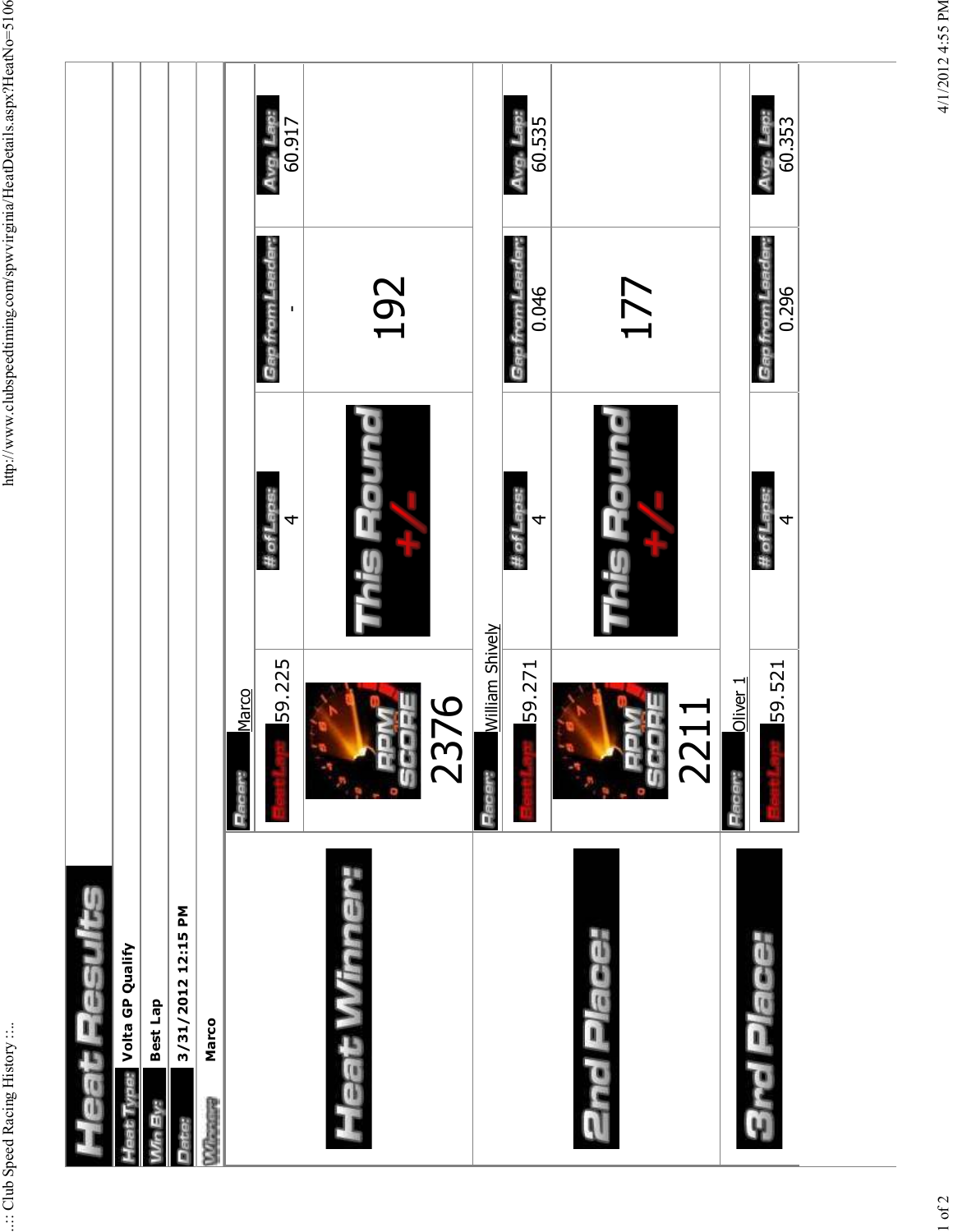| l                                                                                  |
|------------------------------------------------------------------------------------|
| ∫<br>                                                                              |
| ì<br>i                                                                             |
| ֧֧֧֧֧֧֧֧֧֧֧֧֚֚֚֚֚֚֚֚֚֚֚֚֚֚֚֚֚֚֚֚֚֚֚֚֚֚֚֚֚֚֚֚֚֝֝֝֓֝֓֝֓֝֬֝֓֝֬֝֬֝֬֝֬<br>$\frac{1}{2}$ |
| ì<br><b>PSP</b><br>l                                                               |
| ֦֧֦֧֦֧֦֧֦֧֦֧֦֧֦֧֦֧֦֧֦֧֦֧֦֧֦֧֦֧֦֧                                                   |
|                                                                                    |
| $\Gamma_{\alpha\alpha}$<br>ļ                                                       |
| Ì                                                                                  |
| $rcm$ $n1$<br>$\ddot{\phantom{0}}$<br>i<br>J<br>١                                  |
|                                                                                    |
| ì<br>ı                                                                             |
| ות המוחיפות שנתיו                                                                  |
| i<br>Ì                                                                             |
| edtimine                                                                           |
| l                                                                                  |
|                                                                                    |
| į                                                                                  |
|                                                                                    |
| l                                                                                  |
| http:/                                                                             |
|                                                                                    |
|                                                                                    |
|                                                                                    |
|                                                                                    |
|                                                                                    |
|                                                                                    |
|                                                                                    |
|                                                                                    |
|                                                                                    |
|                                                                                    |
|                                                                                    |
|                                                                                    |
|                                                                                    |
|                                                                                    |
|                                                                                    |
|                                                                                    |
|                                                                                    |
|                                                                                    |
|                                                                                    |
|                                                                                    |
|                                                                                    |
|                                                                                    |
|                                                                                    |
|                                                                                    |
| ĺ<br>l                                                                             |
| י                                                                                  |
| ļ                                                                                  |
|                                                                                    |
| l                                                                                  |
| i                                                                                  |
|                                                                                    |

|                       |                 | 2179               | 1807   | 2430           | 2207    | 2231                    | 1863                | 1919             | 2152      | 2026   | 1169                 | Stephen<br>3 67.469<br>[13]<br>$1 \frac{72.329}{[11]}$<br>$4 \frac{64.234}{[13]}$<br>2 69.761<br>[13]<br><b>Rice</b>                                                                                                                                                                                                                                                                                                                                     |
|-----------------------|-----------------|--------------------|--------|----------------|---------|-------------------------|---------------------|------------------|-----------|--------|----------------------|----------------------------------------------------------------------------------------------------------------------------------------------------------------------------------------------------------------------------------------------------------------------------------------------------------------------------------------------------------------------------------------------------------------------------------------------------------|
|                       | Average Lap RPM | 61.572             | 60.005 | 61.666         | 61.359  | 61.573                  | 61.079              | 60.894           | 62.313    | 62.366 | 67.155               | $1 \frac{67.255}{[3]}$<br><b>Brent</b><br>Talley                                                                                                                                                                                                                                                                                                                                                                                                         |
| 122                   | # of Laps       | 4                  | 4      | 4              | 4       | 4                       | 4                   | 4                | 4         | 4      | 4                    | $\begin{array}{c} 2 \ 60.928 \ 3 \ 60.928 \\ 5 \ 171 \end{array}$<br>$4\frac{59.551}{[4]}$ 4 $\frac{60.289}{[9]}$<br>Adams<br>Jr<br>Odise<br>Matthew                                                                                                                                                                                                                                                                                                     |
| his Rounc             | Gap from Leader | 0.326              | 0.527  | 0.534          | 0.752   | 0.853                   | 1.064               | 1.127            | 1.657     | 2.627  | 5.009                | $\begin{bmatrix} 1 & 2 & 61.923 & 2 & 61.343 & 2 & 63.281 \\ 16 & 16 & 14 & 1101 & 101 \\ 3 & 5 & 60.882 & 5 & 60.99 & 3 & 51.957 \\ 5 & 16 & 16 & 161 & 161 & 161 \\ 4 & 64.135 & 459.271 & 4 & 59.759 \end{bmatrix}$<br>$1 \frac{68.349}{[6]}$<br>Shively<br>William<br>$\begin{array}{c} 1 \ 67.489 \\ [4] \\ 2 \ 61.343 \\ [4] \\ 5 \ 60.99 \\ 3 \ 60.99 \end{array}$<br>$1\frac{66.492}{[1]}$<br>John<br>Shim                                       |
|                       |                 |                    |        |                |         |                         |                     |                  |           |        |                      | 3 <sup>60.099</sup><br>$4\frac{59.923}{[5]}$ 4 59.225<br>$2\frac{63.427}{[11]}$<br>Marco<br>$1 \frac{68.77}{[9]}$<br>3 59.752<br>[1]<br>$1\frac{76.253}{[13]}$<br>$2\frac{60.341}{[1]}$<br>Gits                                                                                                                                                                                                                                                          |
| 80<br>$\overline{23}$ | Best Lap        | 551<br>59.         | 59.752 | 59.759         | 59.977  | 078<br>$\overline{5}$   | 60.289              | 60.352           | 60.882    | 61.852 | 234<br>$\mathcal{A}$ | $\begin{array}{ccc} 1 & 68.627 \\ 1 & 81 \\ 2 & 62.5 \\ 3 & 61.0 \\ 4 & 7 & 101 \\ 59.977 \\ 4 & 7 & 101 \\ 5 & 101 \\ 7 & 101 \\ 8 & 101 \\ 7 & 101 \\ 1 & 101 \\ 1 & 101 \\ 1 & 1 & 101 \\ 1 & 1 & 1 & 101 \\ 1 & 1 & 1 & 1 & 101 \\ 1 & 1 & 1 & 1 & 1 & 101 \\ 1 & 1 & 1 & 1 & 1 & 1 & 101 \\ 1 & 1 & 1 & 1 & 1$                                                                                                                                      |
|                       | Racer           | <b>Odise Adams</b> | Gits   | <b>Matthew</b> | Marcelo | $\overline{\mathbb{M}}$ | <b>Brent Talley</b> | <b>Alexander</b> | John Shim | David  | Stephen Rice         | Oliver Alexander Marcelo<br>1<br>68.389<br>[7]<br>61.917<br>60.414<br>60.352<br>[10]<br>Macar                                                                                                                                                                                                                                                                                                                                                            |
|                       | Position        | 4                  | 5      | ص              |         | $\infty$                | $\sigma$            | $\Omega$         | 11        | 12     | 13                   | <b>Wu David <math>\begin{bmatrix} 1 &amp; 0 &amp; 0 &amp; 0 \\ 1 &amp; 66.643 &amp; 1 &amp; 67.909 &amp; 1 \\ 1 &amp; 1 &amp; 1 &amp; 1 &amp; 1 \\ 2 &amp; 61.139 &amp; 2 &amp; 62.775 &amp; 1 \\ 3 &amp; 60.078 &amp; 3 &amp; 62.472 &amp; 60.849 &amp; 3 \\ 4 &amp; 63.502 &amp; 4 &amp; 61.852 &amp; 59.521 &amp; 4 \\ 6 &amp; 1 &amp; 1 &amp; 1 &amp; 1 \\ 6 &amp; 6 &amp; 1 &amp; 1 &amp; 1 \end{bmatrix}</math></b><br><b>Munes</b><br><b>GTa)</b> |

 $2$  of  $2$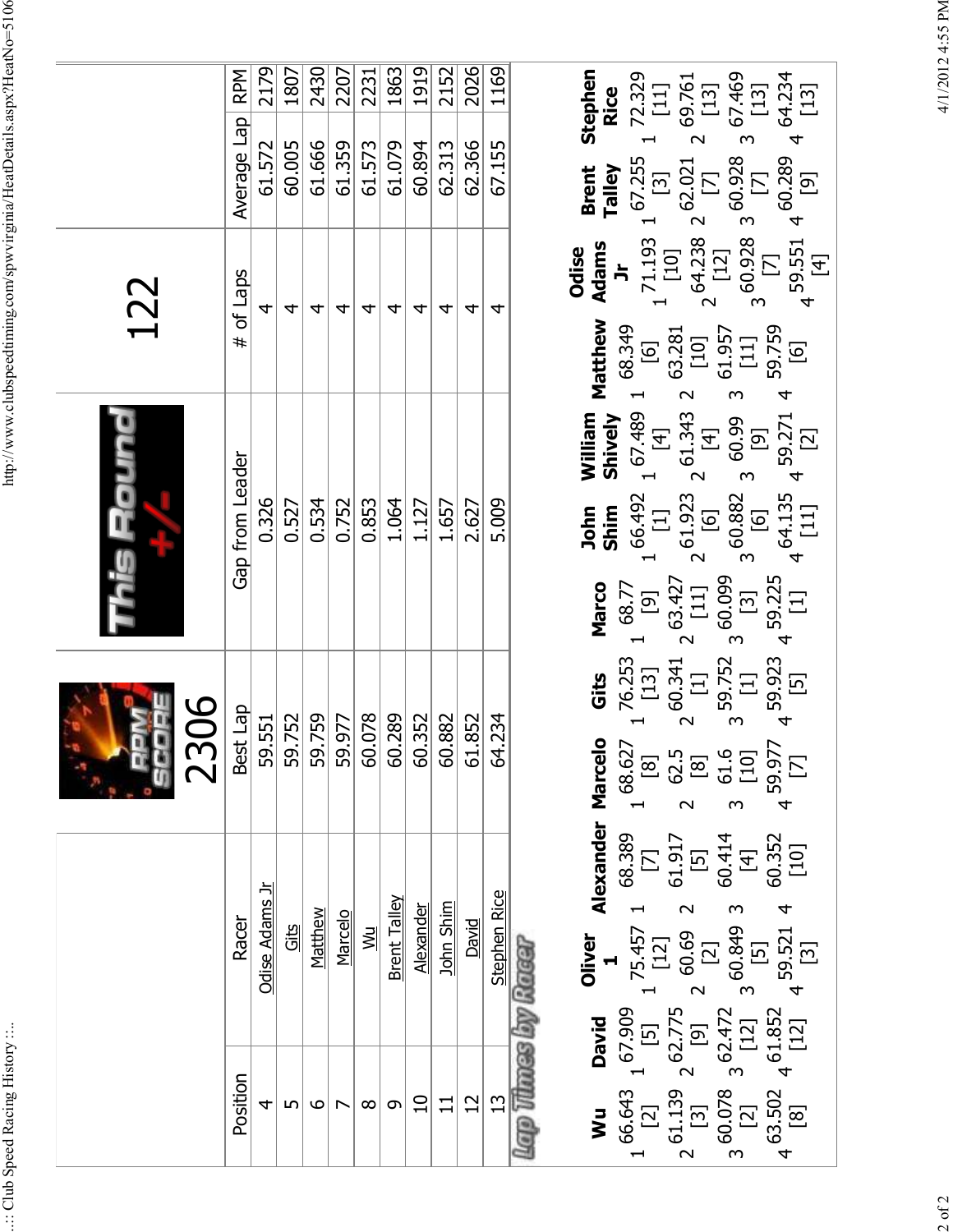| Avg. Lap:<br>58.757<br>Avg. Lap:<br>58.544<br>Avg. Lap:<br>62.259<br>Average Lap<br>62.919<br>61.865<br>61.163<br>61.622<br>60.331<br>59.62<br>Gap from Leader<br>Gap from Leader<br># of Laps<br>Gap from Le<br>0.803<br>53<br>0.247<br>33<br>⌒<br>4<br>4<br>4<br>4<br>4<br>4<br>This Round<br><u>aunoa</u><br><u>rmo'=</u><br>Gap from Leader<br># of Laps:<br>#ofLace:<br># of Laps:<br>1.268<br>1.509<br>2.982<br>3.093<br>3.320<br>3.591<br>$\overline{a}$<br>4<br>4<br>ng<br>S<br><b>DIG</b><br>57.844<br>57.597<br><b>BananaSpeed</b><br>58.4<br>106<br><b>Drivefast</b><br>2795<br>2643<br>Best Lap<br>58.865<br>59.106<br>60.579<br>61.188<br>60.917<br><b>Patryk</b><br>60.69<br>$\mathbf{\Omega}$<br>Œ<br>Hacer:<br><b>Pace</b><br>Heat Winner:<br>Phillip Marquis<br>Necrossin<br>Philippe<br>Racer<br>Navin<br>$\overline{A}$<br><b>Rio</b><br>2nd Place:<br><b>3rd Place:</b><br>3/31/2012 1:15 PM<br>Volta GP Qualify<br>Best Lap<br>Patryk<br>Position<br>$\mathbf \omega$<br>4<br>$\overline{5}$<br>$\infty$<br>$\overline{\phantom{a}}$<br>G<br><b>RANGER</b> | eat Pesuits |  |  |      |
|---------------------------------------------------------------------------------------------------------------------------------------------------------------------------------------------------------------------------------------------------------------------------------------------------------------------------------------------------------------------------------------------------------------------------------------------------------------------------------------------------------------------------------------------------------------------------------------------------------------------------------------------------------------------------------------------------------------------------------------------------------------------------------------------------------------------------------------------------------------------------------------------------------------------------------------------------------------------------------------------------------------------------------------------------------------------------------|-------------|--|--|------|
|                                                                                                                                                                                                                                                                                                                                                                                                                                                                                                                                                                                                                                                                                                                                                                                                                                                                                                                                                                                                                                                                                 |             |  |  |      |
|                                                                                                                                                                                                                                                                                                                                                                                                                                                                                                                                                                                                                                                                                                                                                                                                                                                                                                                                                                                                                                                                                 |             |  |  |      |
|                                                                                                                                                                                                                                                                                                                                                                                                                                                                                                                                                                                                                                                                                                                                                                                                                                                                                                                                                                                                                                                                                 |             |  |  |      |
|                                                                                                                                                                                                                                                                                                                                                                                                                                                                                                                                                                                                                                                                                                                                                                                                                                                                                                                                                                                                                                                                                 |             |  |  |      |
|                                                                                                                                                                                                                                                                                                                                                                                                                                                                                                                                                                                                                                                                                                                                                                                                                                                                                                                                                                                                                                                                                 |             |  |  |      |
|                                                                                                                                                                                                                                                                                                                                                                                                                                                                                                                                                                                                                                                                                                                                                                                                                                                                                                                                                                                                                                                                                 |             |  |  |      |
|                                                                                                                                                                                                                                                                                                                                                                                                                                                                                                                                                                                                                                                                                                                                                                                                                                                                                                                                                                                                                                                                                 |             |  |  |      |
|                                                                                                                                                                                                                                                                                                                                                                                                                                                                                                                                                                                                                                                                                                                                                                                                                                                                                                                                                                                                                                                                                 |             |  |  |      |
|                                                                                                                                                                                                                                                                                                                                                                                                                                                                                                                                                                                                                                                                                                                                                                                                                                                                                                                                                                                                                                                                                 |             |  |  |      |
|                                                                                                                                                                                                                                                                                                                                                                                                                                                                                                                                                                                                                                                                                                                                                                                                                                                                                                                                                                                                                                                                                 |             |  |  |      |
|                                                                                                                                                                                                                                                                                                                                                                                                                                                                                                                                                                                                                                                                                                                                                                                                                                                                                                                                                                                                                                                                                 |             |  |  |      |
|                                                                                                                                                                                                                                                                                                                                                                                                                                                                                                                                                                                                                                                                                                                                                                                                                                                                                                                                                                                                                                                                                 |             |  |  |      |
|                                                                                                                                                                                                                                                                                                                                                                                                                                                                                                                                                                                                                                                                                                                                                                                                                                                                                                                                                                                                                                                                                 |             |  |  |      |
|                                                                                                                                                                                                                                                                                                                                                                                                                                                                                                                                                                                                                                                                                                                                                                                                                                                                                                                                                                                                                                                                                 |             |  |  | RPM  |
|                                                                                                                                                                                                                                                                                                                                                                                                                                                                                                                                                                                                                                                                                                                                                                                                                                                                                                                                                                                                                                                                                 |             |  |  | 1751 |
|                                                                                                                                                                                                                                                                                                                                                                                                                                                                                                                                                                                                                                                                                                                                                                                                                                                                                                                                                                                                                                                                                 |             |  |  | 1834 |
|                                                                                                                                                                                                                                                                                                                                                                                                                                                                                                                                                                                                                                                                                                                                                                                                                                                                                                                                                                                                                                                                                 |             |  |  | 1532 |
|                                                                                                                                                                                                                                                                                                                                                                                                                                                                                                                                                                                                                                                                                                                                                                                                                                                                                                                                                                                                                                                                                 |             |  |  | 1917 |
|                                                                                                                                                                                                                                                                                                                                                                                                                                                                                                                                                                                                                                                                                                                                                                                                                                                                                                                                                                                                                                                                                 |             |  |  | 1432 |
|                                                                                                                                                                                                                                                                                                                                                                                                                                                                                                                                                                                                                                                                                                                                                                                                                                                                                                                                                                                                                                                                                 |             |  |  | 1067 |